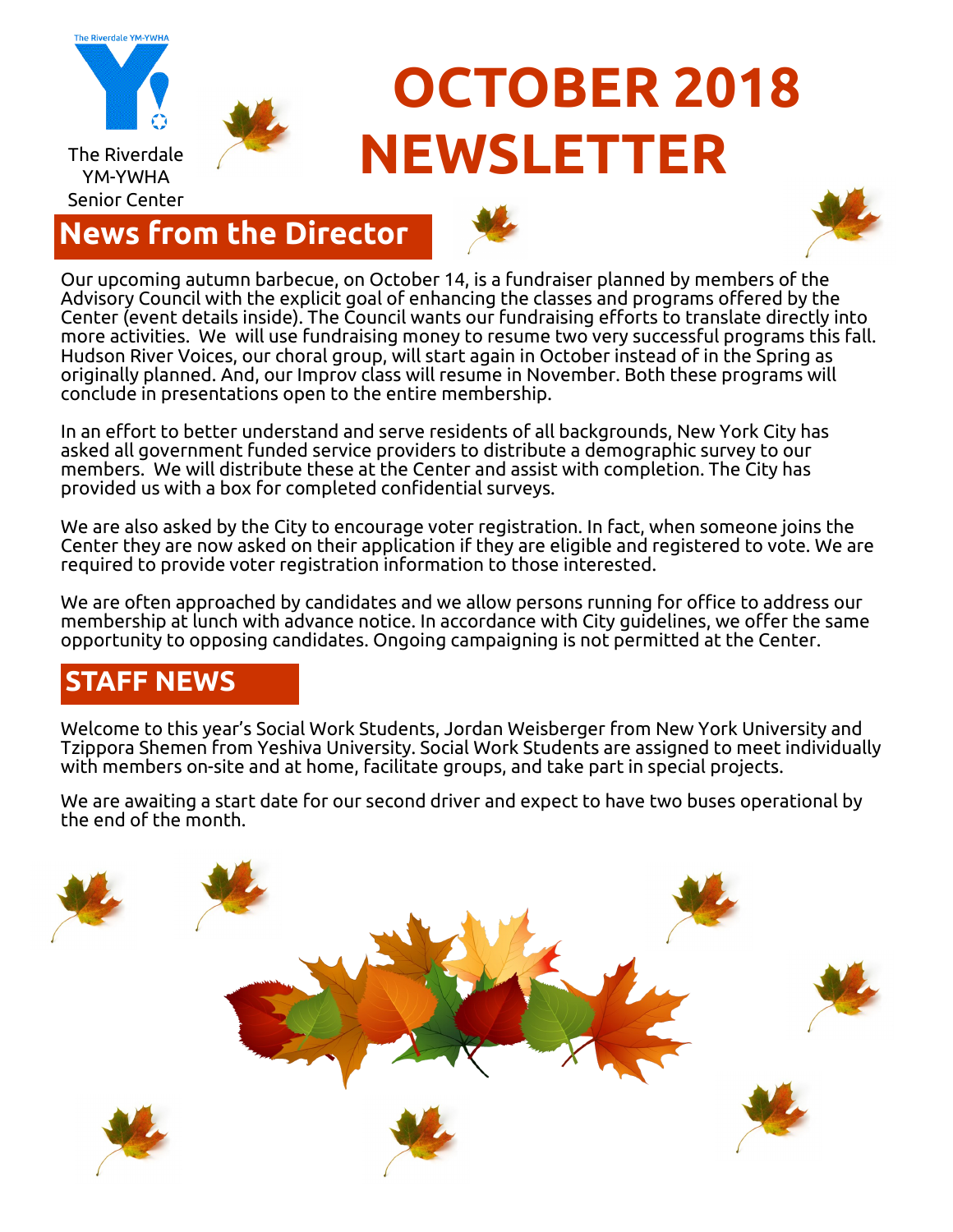# **New and Noteworthy at the Center**

Wednesday, Oct 3: 1:00 pm **Interactive Discussion** with Ronnie Zackman, Senior Center Staff



Thursday, Oct 4: 1:00 pm **Cafe Europa Entertainment:** All are welcome to attend

Friday, Oct 5: 10:30 am **Lecture:** *Sharing Humorous Moments in Life* with Senior Center Member Morris Friedberg, MSW.



Monday, Oct 8: 10:30 am **Lecture:** *Medicare Options: Cutting Through the Red Tape.*  With Lydia Ecker, LMSW, Senior Social Worker

Tuesday, Oct 9: 10:30 am **Lecture:** *Our New York Monuments*--*The Statue of Liberty & Ellis Island.* Presented by Marilyn Kaufman, Historian

Tuesday, Oct 9: 10:00 am **Blood Pressure Screening** with Lori J. Keller, RN



Tuesday, Oct 9: 11:45 am **& Oct. Birthdays**

Tuesday, Oct 9: 1:00 pm **Dancing** with Juan Ortega on keyboards. Oldies, Latin, MoTown, & more

Tuesday, Oct 9: 2:15 p.m. **Balloon Art** with Simeon Ratner, Director of Community Relations, Care One, Teaneck NY Member

Wednesday, Oct 10: 1:00 pm **Interactive Discussion** with Ronnie Zackman

Thursday, Oct 11: 10:30 am **Theatrical Court Room Drama Program:** *Law and Order*. With Aytan Adler, Recreation Therapist

Thursday, Oct 11: 1:00 pm **Entertainment:** *Russian, Jewish, and American Music* with Singer Linda Kunkin & Vlad West, Piano Accompaniment. Sponsored by Self Help Community Services

Friday, Oct 12: 10:30 am **Sing-a-long:** American, Spanish, Hebrew, and Italian favorites with Igor Sherbakov, Vocalist on keyboards

#### Sunday, Oct 14:

**Open Sunday:** Meet us at 12:30 p.m. on the back deck of the Y for an autumn barbeque. Since this event is a fundraiser we are asking that you sign up at the Center in advance. After lunch Manny Montanez will lead us in dancing 50's—70's music, pop hits, Latin, Caribbean, and MoTown. Event moves inside in the event of inclement weather

Tuesday, Oct 16: 10:30 am **Drama Games:** Led by Ellen Flaks Fun & Unpredictable

Celebrating our members' **Sept.**  techniques and learn some ways Wednesday, Oct 17: 1:00 pm **Ceramics Demonstration:** See a variety of hand building you can decorate clay. You will also see a demonstration of the pottery wheel and look at some of our glazes. Presented by Barbara Flam, Artist at the Y

> Thursday, Oct 18: 10:30 am **Lecture:** *US Presidents, Unusual Facts .* Presented by Morris Friedberg. Senior Center

> Friday, Oct 19: 10:00 am **Hudson River Voices:** Our choral group resumes for an eight session fall series followed by a performance.

Friday, Oct 19: 10:30 am **Lecture:** *Values For Living*  Presented by Rabbi Tamar Crystal, Westchester Chaplain, New York Board of Rabbis

Tuesday, Oct 23: 10:15 am **Lecture & Slides:** *The Career of Maria Montez.* A Great Star of the Forties & The War Years. With Pierre Montiel, Film Historian

Wednesday: Oct 24: 1:00 pm **Interactive Folk Concert:** Ron Doster, Vocalist on keyboards will play your favorites.. Lively, and upbeat. Back by popular demand

Thursday, Oct 25: 10:30 am **Historical Trivia:** Presented by Aaron Goldman, Senior Center Member

Thursday, Oct 25: 1:00 pm **Book Club:** *The God of Small Things* by Arundhati Roy. November's book is *Marriage of Opposites* by Alice Hoffman Facilitated by Adele Schwartz, Senior Center Member

Friday, Oct 26: 10:30 am **Nutrition Lecture:** Raw Plant Based Diets. The Key to Reversing Inflammation. With Julie Weiner, M.S. in **Nutrition** 

Friday, Oct 26: 1:00 pm **Discussion Group: Generation to Generation**  With Social Work Interns, Tzippora Shemen and Jordan Weisberger

Tuesday, Oct 30: 10:30 am **Drama Games:** With Ellen Flaks, Fun & Unpredictable

Wednesday, Oct 31: 1:00 pm **Music Trivia and Name that Tune:** Senior Center Member and Professional Opera Singer, Brenda Bergman will test your

knowledge of music



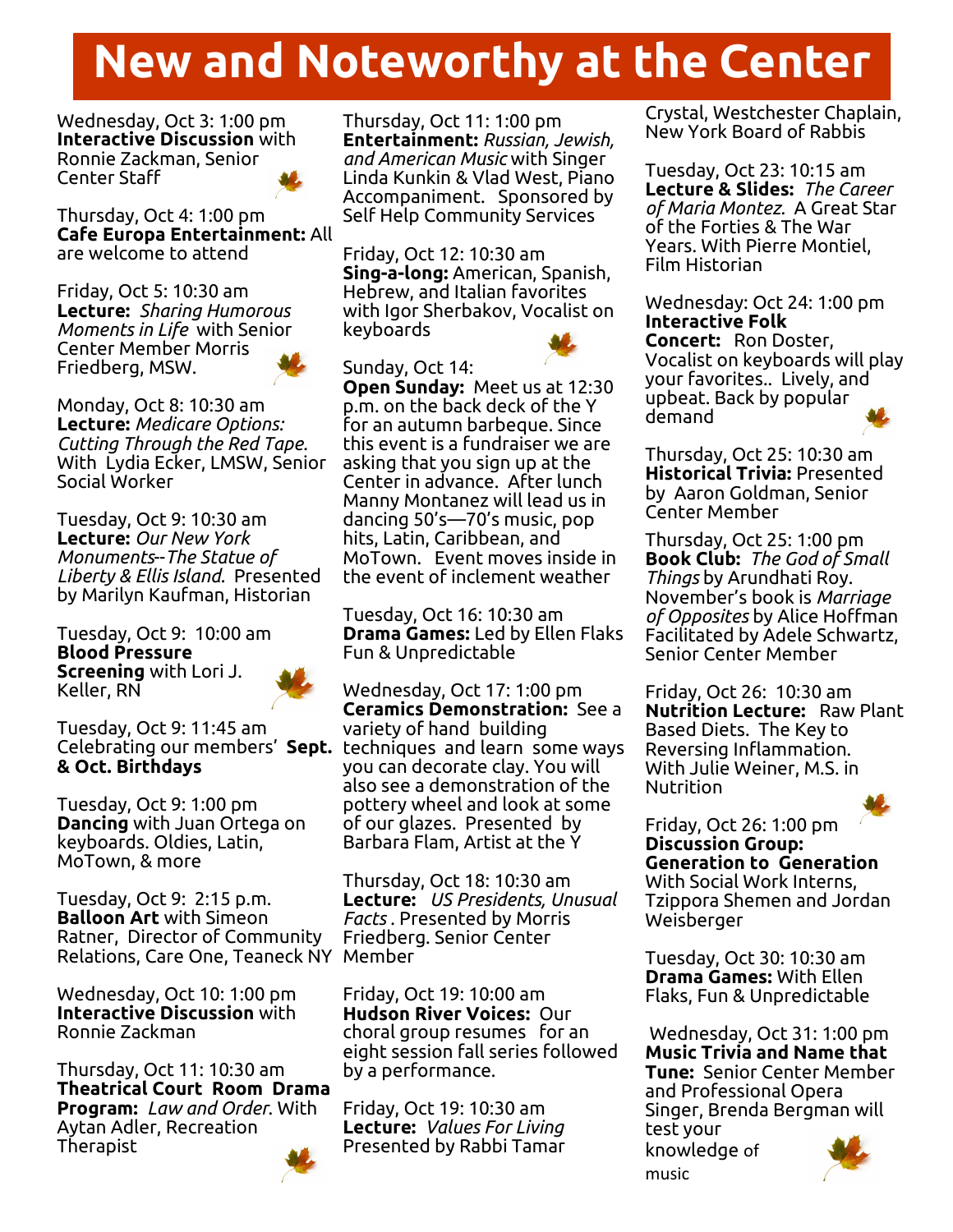# **NEW & RETURNING CLASSES**

**INTERMEDIATE BRIDGE CLASS:** Our new 8-session series, taught by an American Contract Bridge League (ACBL) Accredited instructor, begins Thursday, Oct 11, 2018 at 10 am. This is a paid class sponsored by the Y.

**SHORT STORIES:** Professor Peter Heller will lead a new Short Stories Discussion each Monday at 1:00 pm. For the month of October: Oct. 8, 15, 22, and 29th 2018. Rita Kaminsky will also continue to lead the Thursday short stories classes at 1 pm..

**DIGITAL PHOTOGRAPHY CLASS:** With Geoffrey Goodridge, Photographer. Two Tuesdays monthly at 1:00 p.m. October 16 and Oct 30, 2018. Please sign up at information desk if you are interested in attending.

**HUDSON RIVER VOICES:** We are thrilled to have Andy Klima back on Fridays for new sessions of chorus, followed by a final concert. Our chorus resumes Oct. 19 at 10:00 am. Sponsored by the Riverdale Y Senior Center Fundraising Account and the Bronx Opera Company. (note: No class on October 26.)

**TAI CHI:** Our fall season, with Instructor Steve Schulman begins again on Tuesday, October 9 at 10:00 a.m.



Door to door round trip service to the Y is \$4.50 (\$2.25 suggested contribution each way). If you wish to be picked up on a specific day call (718) 548-8200, ext.**225** before 8:00 AM and leave a voice message with your name, pick up address, and phone number. Our drivers will call back when they are ready to pick you up.



### **SIGN UP & SAVE THE DATE**

### **THANKSGIVING LUNCHEON**

Tuesday, Nov. 20, 2018 Doors Open 11:30 Special Concert at 1:00 p.m. \$4.00 in advance; \$6.00 day of event

### **OPEN SUNDAY**

Nov. 18, 2018 Programs To Be Announced



**FLU SHOTS**

On Monday, Oct 15, 2018 in the Y Theater Hosted by Assemblymember Jeffrey Dinowitz and Montefiore Medical Center.

 Call Assemblymember Dinowitz's office at 718 796-5345 for an appointment .



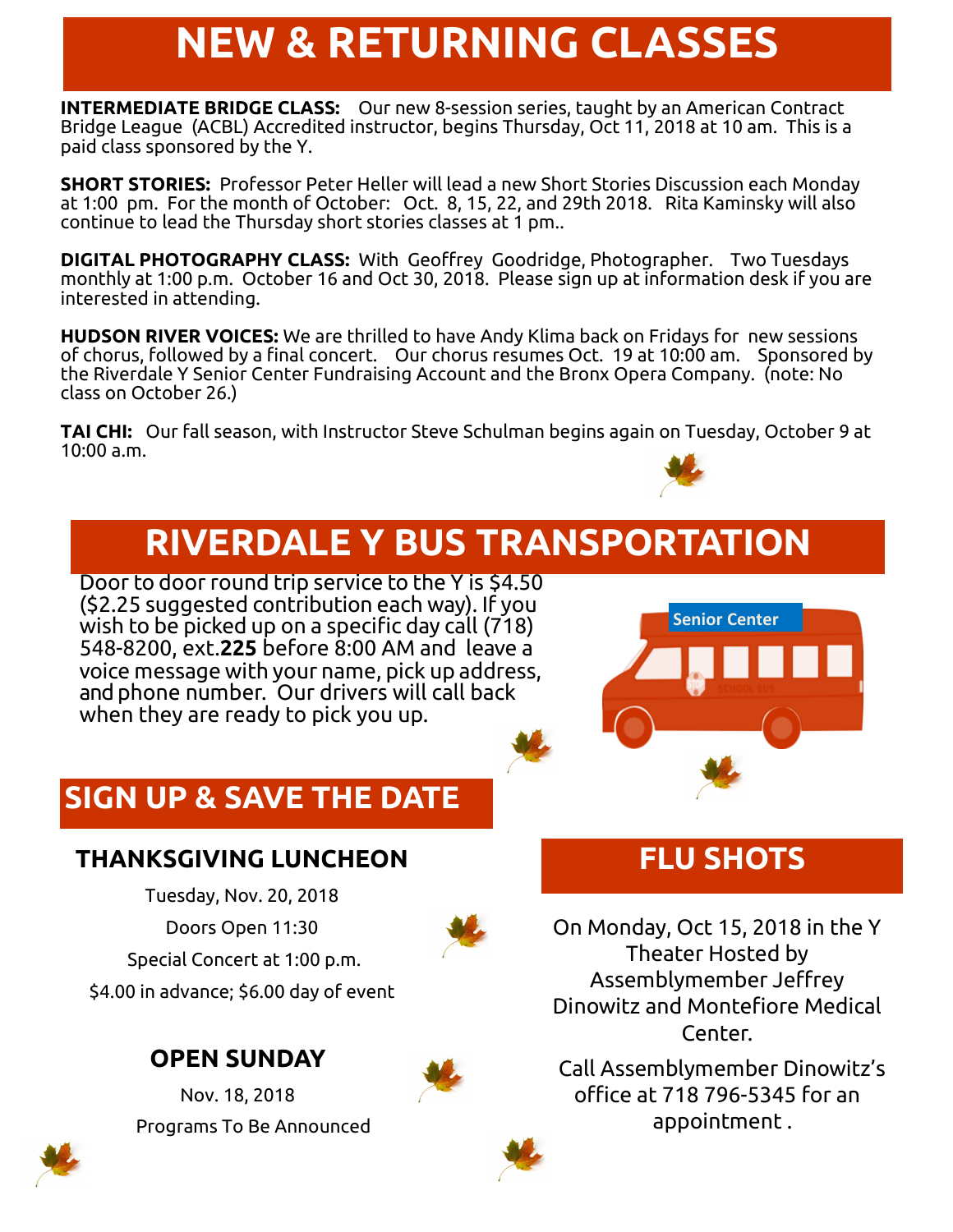### **SENIORS ON THE MOVE**

Advance registration is required for all trips and special events. Trips are in the Center's passenger van unless otherwise noted. Popular trips may require last minute transportation changes including the use of a school bus. If you have special needs regarding transportation, please alert staff when you register. Registration is at the Welcome Desk or call Vicki at (718) 548-8200 X204.

#### **BOSCOBEL HOUSE AND GARDENS**: Wednesday, Oct 10, 2018

Guided tour of this historic house museum located in the heart of the Hudson Valley, Town of Garrison, NY. This is the dream house of wealthy loyalists, Elizabeth and States Dyckman, built between 1804 and 1808 on sixty acres of lush gardens. Hear about the family history, and see the finest collections of decorative arts from the Early American Federal Period. Showcasing paintings, furniture, silver,

glassware, & more. Boscobel's special exhibition features examples of ingenious forms of collapsible furniture from the 18th century to the present . We will start out enjoying a bagged lunch outside in a tented area on the grounds overlooking the Hudson River with beautiful fall foliage around us. After the guided tour, we will head to the town of Cold Spring which is nearby. There are art galleries, antiques, quaint shops, and more in this 19th Century Village of Colonial and Victorian architectural style. Cost \$45; after Sept 26th, cost increases to \$50. Bagged lunch included in cost of trip. Departs Y at 10:00 am. Returns approximately 5:00 pm.

**WOODBURY COMMONS PREMIUM OUTLETS:** Wednesday, Nov 14, 2018 Shopping trip with 220 stores to choose from located in Central Valley, New York a good time to buy gifts before the upcoming holidays. Cost \$20, after Nov 1, 2018 cost increases to \$25, Bagged lunch included in cost of trip. Departs Y at 10 am Returns approx 4:30 pm



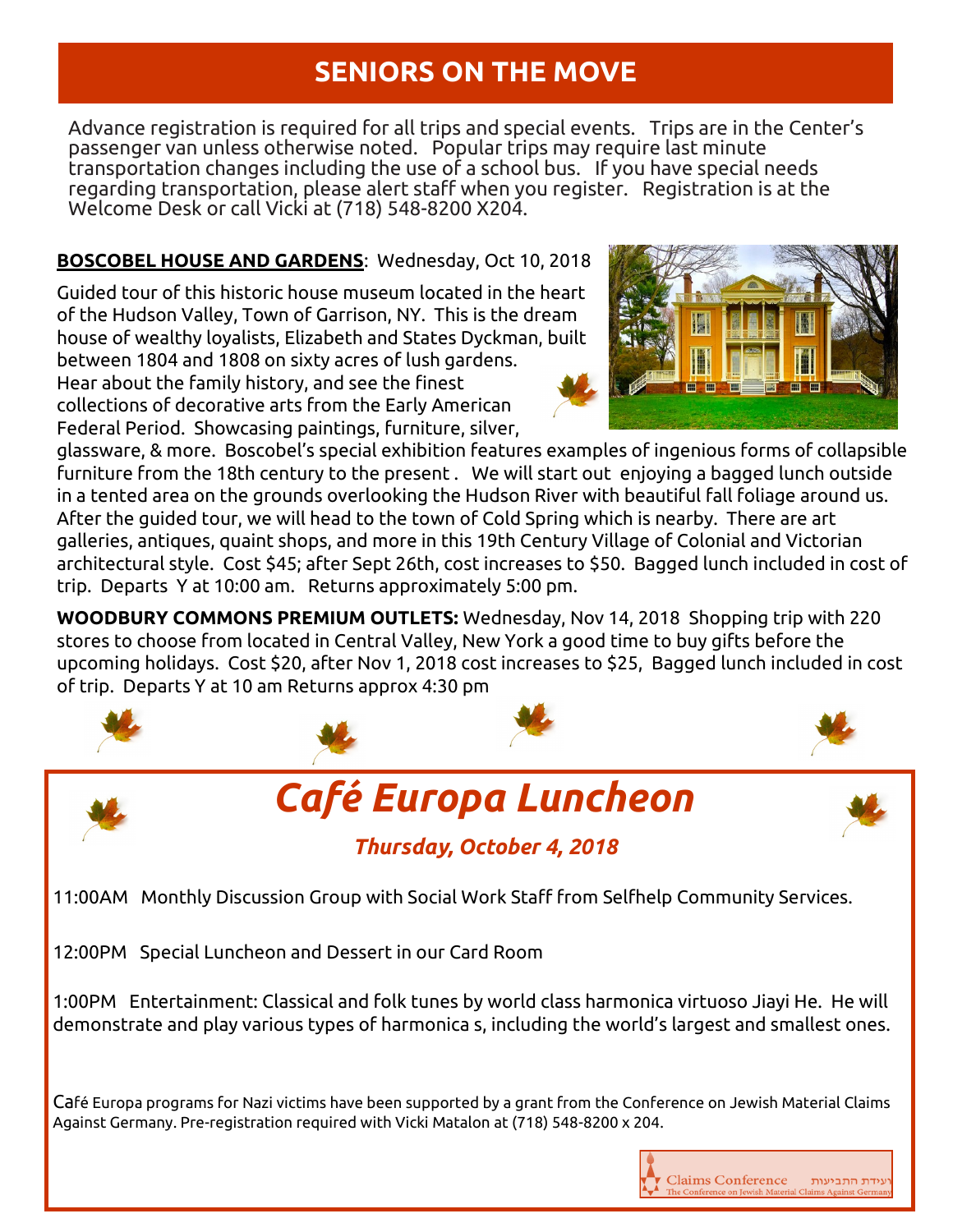

### **From The Social Worker, Lydia**

### *MEDICARE TELL-ALL: MONDAY, OCTOBER 8, 10:30AM ENROLLMENT, COVERAGE, TRANSFERRING, DEADLINES*

Dear Lovely Members of the Riverdale Y Senior Center,

On Monday, October 8, 10:30 AM, I will be presenting a program explaining all the Medicare options available (health insurance and drug plans) and how these options may pertain to you. Please think about attending.

This is the season of "Do I want to think about making any changes in my Health Insurance?" If you wish, you can (possibly) enroll in a better (i.e. save money) insurance company between October 15 and December 7. That re-enrollment would then take effect on January 1st, 2019. I have already spoken with many of you about options which can conceivably save some money on health care costs.

Bring the following information with you: your Social Security number (some of you have already received the new S/S number); the name, dosage and frequency of all the prescription medications you are presently taking; the name and address of your preferred pharmacy (s).

In the meantime, if you would feel more comfortable, you can always make a private appointment with me to discuss this.





Lydia Ecker, LMSW Social Worker





### **Donations-Your Dollars at Work**

**WINNIE BERRIOS:** In memory of Barbara Zahl.

**MOLLY KARP:** In loving memory of Flo Farrington, mother of Loyda Camacho, and in loving memory of granddaughter of Ruth Tashman, Danielle Beth Tashman.

**EVA TRUNGOLD:** In appreciation of the Senior Center.

**BARBARA SACHS & JERRY KLEIN:** In memory of Loyda Camacho's mother Flo Farrington and Ruth Tashman's Granddaughter Danielle Tashman.

**FRED & ALYNE DIVITO**: In memory of Annette DiVito, our beloved mother and mother-inlaw.

**SHELAGH MASLINE:** In memory of Ruth Tashman's beloved granddaughter, Danielle Beth Tashman, and Loyda Camacho's beloved mother, Flo Farrington.

**BETTY BAUMEL:** In memory of Ruth Tashman's granddaughter.

**MANIA CHORZEWSKI:** Happy New Year.

**RITA O'NEILL:** In memory of Ruth Tashman's granddaughter. A sweet wonderful child.

Donations help support the programs and services of the Senior Center. Checks can be made payable to the Riverdale Y Senior Center and given to Sharon or Toby. ForInformation on , Legacy donation please contact Rick Lund at (718) 548-8200.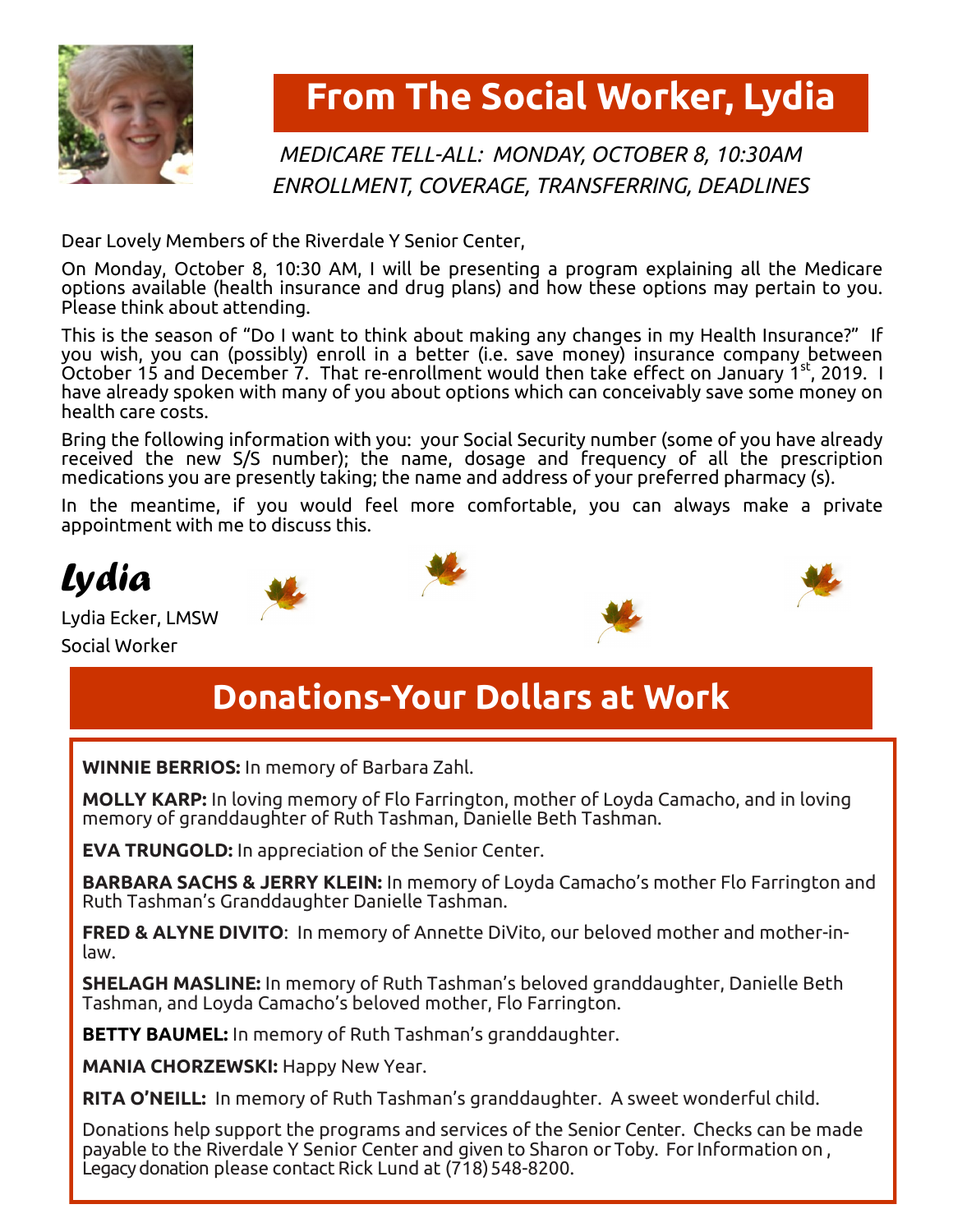### *AUTUMN FEST BBQ*

### *FUNDRAISER*

#### **FOR THE RIVERDALE Y SENIOR CENTER**

A DONATION OF \$15 ENTITLES YOU TO ADMISSION TO BARBECUE A DOOR PRIZE DRAWING LOTS OF FUN SUNDAY, Oct 14, 2018 12:30 pm

### **ALL ON THE BACK DECK OF THE Y**

### **TICKETS ON SALE ON SECOND FLOOR**

All proceeds go to the Senior Center fundraising Account which is closely monitored by our Advisory Council. Proceeds are used to supplement existing programs, for special events, and for additional programming at the Center.

> **TASTE AUTUMN**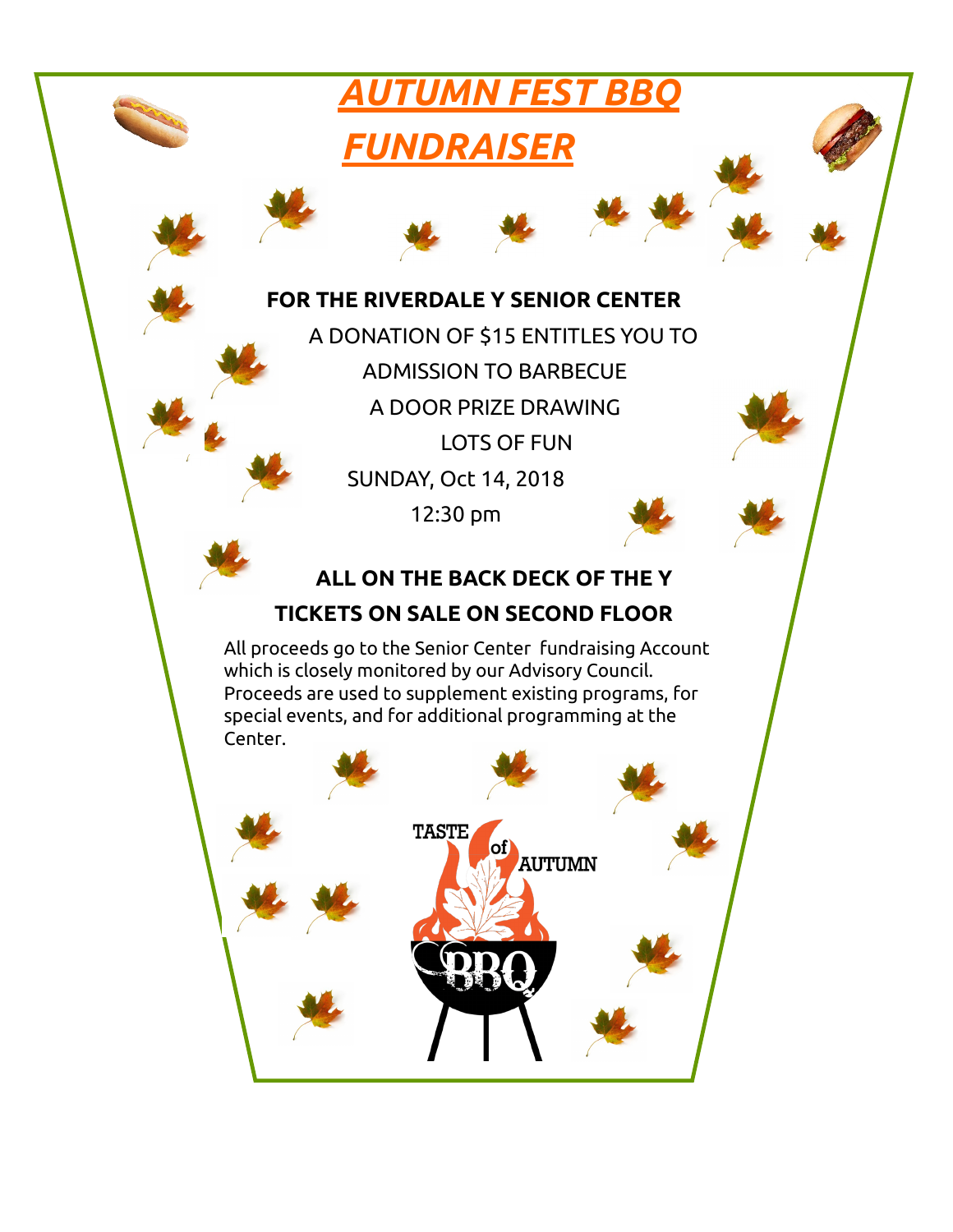# **OCTOBER MENU**

| <b>MONDAY</b>                                                                                                             | <b>TUESDAY</b>                                                                                                           | <b>WEDNESDAY</b>                                                                                                    | <b>THURSDAY</b>                                                                                               | <b>FRIDAY</b>                                                                                         |
|---------------------------------------------------------------------------------------------------------------------------|--------------------------------------------------------------------------------------------------------------------------|---------------------------------------------------------------------------------------------------------------------|---------------------------------------------------------------------------------------------------------------|-------------------------------------------------------------------------------------------------------|
| $\mathbf{1}$<br><b>CLOSED</b>                                                                                             | $\overline{2}$<br><b>CLOSED</b>                                                                                          | 3<br><b>BREADED FISH</b><br>Orzo Pasta<br>Mixed Vegetables<br>Watermelon                                            | 4<br><b>MEATBALLS</b><br><b>Mashed Potatoes</b><br><b>Peas and Carrots</b><br>Oranges                         | 5<br><b>BAKED CHICKEN</b><br><b>Sweet Noodle</b><br>Kugel<br><b>Broccoli</b><br><b>Fruit Cocktail</b> |
| 8<br><b>SWEET &amp; SOUR</b><br><b>CHICKEN</b><br>Couscous<br>French Style<br><b>Green Beans</b><br><b>Sliced Peaches</b> | 9<br><b>BAKED SALMON</b><br>Orzo<br>Mixed Vegetables<br><b>Tangerines</b><br><b>Birthday!</b>                            | 10<br><b>HAMBURGERS</b><br><b>Sweet Potato Fries</b><br><b>Tossed Salad with</b><br>Dressing<br>Apples              | 11<br><b>BAKED FISH</b><br><b>Brown Rice</b><br><b>Baby Carrots</b><br>Cantaloupe                             | 12<br><b>ROAST CHICKEN</b><br><b>Bowtie Pasta with</b><br>Kasha<br><b>Broccoli</b><br>Oranges         |
| 15<br><b>LEMON PEPPER</b><br><b>COD</b><br>Orzo Pasta<br>Spinach<br><b>Fruit Cocktail</b>                                 | 16<br><b>ROSEMARY</b><br><b>CHICKEN</b><br><b>Baked Sweet Potato</b><br>California Blend<br>Vegetables<br><b>Bananas</b> | 17<br><b>TUNA CAKE</b><br><b>Bowtie Pasta</b><br>Italian Cut Green<br><b>Beans</b><br>Plums                         | 18<br><b>SALISBURY STEAK</b><br><b>WITH GRAVY</b><br><b>Mashed Potatoes</b><br><b>Baby Carrots</b><br>Peaches | 19<br><b>BAKED CHICKEN</b><br><b>Brown Rice</b><br>Roasted<br>Vegetables<br>Tangerine                 |
| 22<br><b>BAKED ZITI WITH</b><br><b>MEAT SAUCE</b><br><b>Tossed Salad</b><br><b>Fruit Cocktail</b>                         | 23<br><b>BREADED FISH</b><br><b>Baked Red Potato</b><br>Wedges<br><b>Broccoli</b><br>Oranges                             | 24<br><b>CHICKEN SALAD</b><br>Garlic Bread<br>Cucumber Salad<br><b>Tossed Salad</b><br>Bananas                      | 25<br><b>SALMON CAKES</b><br><b>Yellow Rice</b><br>Peas<br>Watermelon                                         | 26<br><b>BBQ CHICKEN</b><br>Couscous<br>Roasted Vegetable<br>Apples                                   |
| 29<br><b>TURKEY</b><br><b>BURGERS</b><br><b>Sweet Potato</b><br><b>Fries</b><br><b>Tossed Salad</b><br>Fresh Pineapple    | 30<br><b>BEEF MEATLOAF</b><br><b>White Rice</b><br>Mixed Vegetables<br>Grapes                                            | 31<br><b>WESTERN</b><br><b>FRITTATA</b><br>Oven Roasted<br>Potatoes<br>Mixed Green Salad<br><b>Canned Mandarins</b> |                                                                                                               |                                                                                                       |
|                                                                                                                           |                                                                                                                          | MENU SUBJECT TO CHANGE WITHOUT PRIOR NOTICE                                                                         |                                                                                                               |                                                                                                       |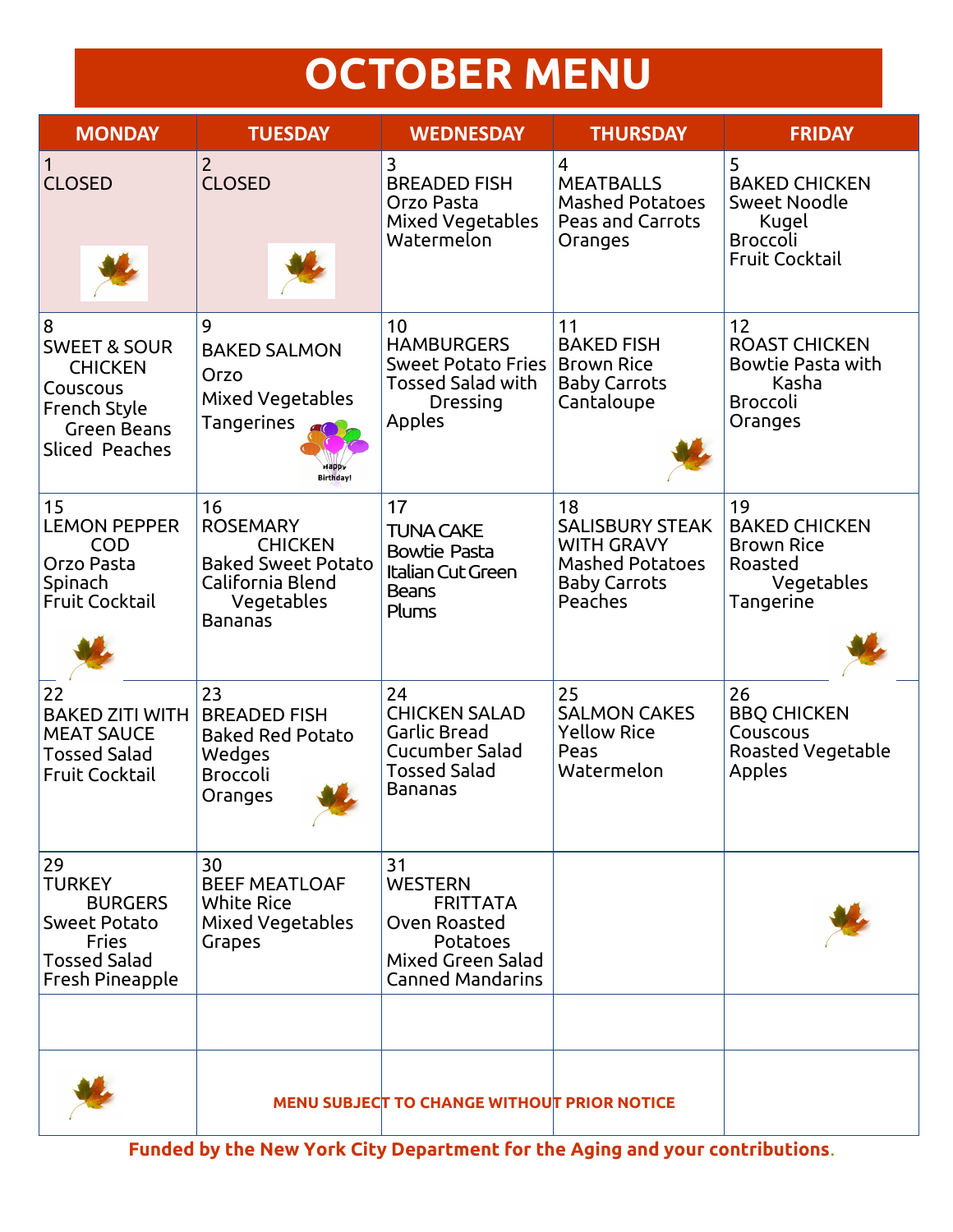# **Important Numbers**



| Senior Center Office  (347) 913-4444 |                                                     |
|--------------------------------------|-----------------------------------------------------|
|                                      |                                                     |
|                                      | Transportation Reservations (718) 548-8200 ext. 225 |
|                                      |                                                     |
|                                      |                                                     |
|                                      |                                                     |
|                                      |                                                     |

Please dial above numbers instead of calling the Y's reception desk.

### Program Staff

Sharon Asherman, LMSW, Director Toby Boisseau, Office Manager Vicki Matalon, Program Coordinator Nekiya Edwards, Food Service Manager Lydia Ecker, LMSW, Social Worker Ronnie Zackman, Volunteer Coordinator



Newsletters are available on the Internet at www.riverdaley.org

FUNDED BY THE NEW YORK CITY DEPARTMENT FOR THE AGING AND YOURCONTRIBUTIONS





RIVERDALE Y SENIOR CENTER RIVERDALE YM-YWHA 5625 ARLINGTON AVE. BRONX, NY10471

Offers opportunities to socialize, catch up with old friends, make morefriends, and get involved in a new community. Membership is free for adults aged 60+ Register in-person. Monday through Friday 8:30AM to 4:00 PM.

#### Advisory Council

Morris Friedberg, President Loyda Camacho, Vice President Jerry Klein, Treasurer

Riverdale Y Leadership Deann Forman, Chief Executive Officer Sarah B. Crowe, President

#### **Welcome New Members**

EILEEN SCHWARTZ

ROBERT SCHWARTZ

SOFIYA KOZLOVA

ROOSJE SCHARFSTEIN

FRANCES REED

SAMUEL REED

MARIE ORTIZ

MURRAY HEIT

GEORGIANNA LAND

GLADYS BARNES

ALAN WIENER

GERARD SAUNDERS